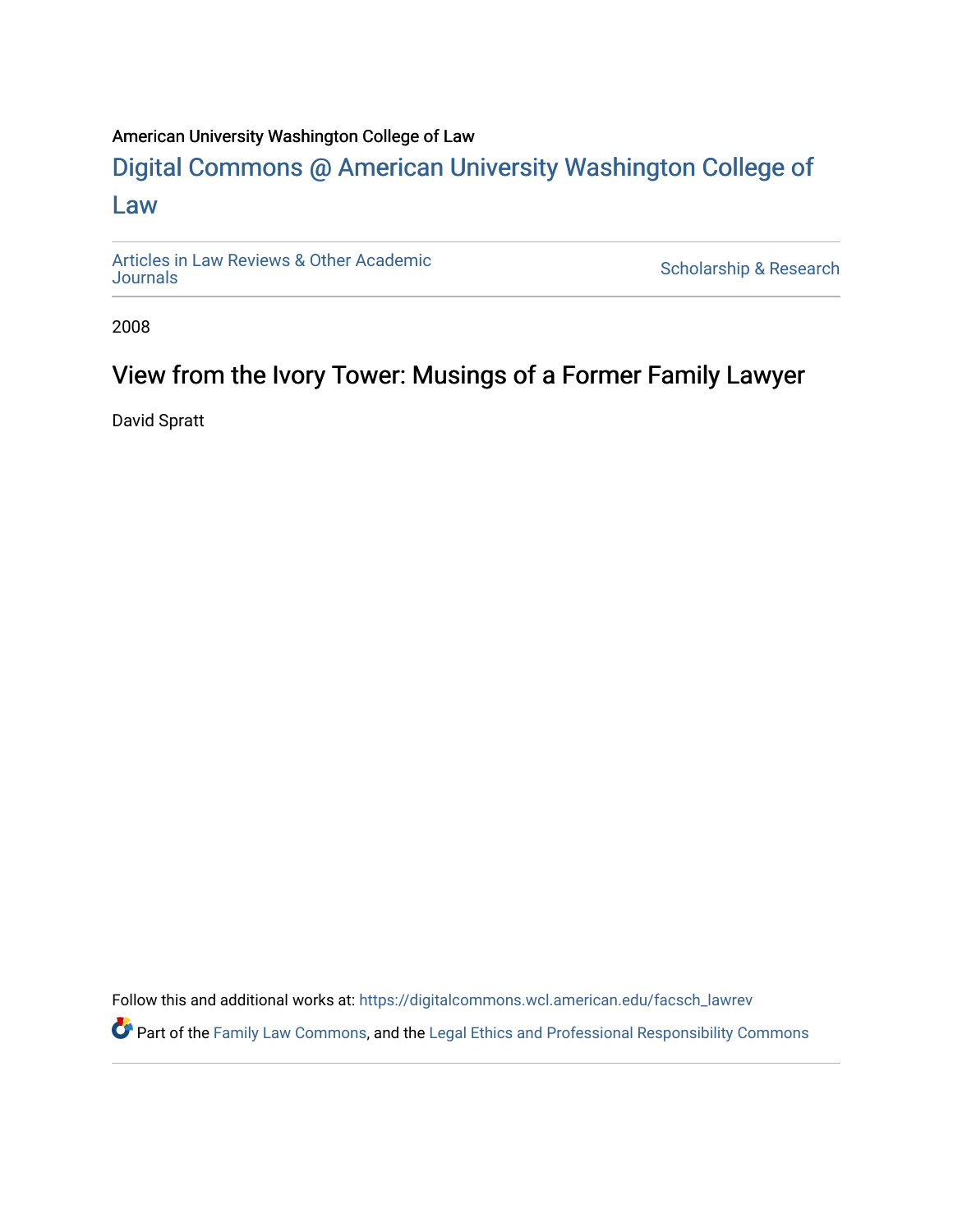## **LEGAL FIIUS** Domestic **Relations**

# **View from the Ivory Tower: Musings of a Former Family Lawyer**

BY: DAVID H. SPRATr

My son, at nineteen months, has "mastered" the art of question and answer. "What's that?" and "What happened?" are currently in the running for his favorite question, and "I don't know" (even when he does) is hands-down his favorite answer. Friends who have made it through the "terrible twos" tell me that shortly my son will be asking the question: "Why?"

As lawyers, we cringe at the thought of having to answer, "I don't know," as we are paid for our knowledge and ever-present words of wisdom. Yet, all too often it seems that we fail to ask ourselves "why" we do the things that we do.

After more than ten years of practicing family law, I recently became a full-time law school professor. Last summer, I taught a family law practice and drafting class. As a "seasoned" family lawyer, I thought I knew the "ins and outs" of what we did and why we did it. Nonetheless, while teaching my class, I encountered several hard-to-answer questions (either self-imposed or asked by students), six of which are asked and answered below:

**1: Why** do some family lawyers internalize their client's personalities and emotions, result-

8/THE VIRGINIA BAR **ASSOCIATION NEWS JOURNAL**

#### ing in unprofessional and detrimental behavior?

Few will disagree that going through a divorce is an emotionally-devastating, stressful experience. As family lawyers, we see many of our clients at their low points **-** facing the end of a relationship they thought was permanent, trying to adjust to news of infidelity, dealing with uncertain financial security. As a result, some clients are unable to control their anger and seek to lash out at their soon-to-beex spouse through whatever means possible. Such means include finding a lawyer who is willing to take the bait and join them in the "fight to the death."

In an ideal world, clients should choose a lawyer based on experience, advice, and professional demeanor. In reality, however, many clients look for lawyers who will internalize the on-going conflict. Unfortunately, these lawyers exist. Although the client is initially thrilled to have found a battle ally, ultimately the client is disserved. Petty arguments between counsel who cannot control the emotions that they have internalized benefit only the lawyers, whose bills are artificially increased **by** "fighting," when a simple conversation, putting emotions aside, could resolve some, if not all, of the issues far more expeditiously.

In family law, attorneys need to check their personal emotional involvement, remembering that the client, not the lawyer, is getting divorced. If a lawyer becomes too absorbed by a client's problem, that lawyer is unable to step outside of the immediate conflict to "think outside of the box" and offer solutions that could truly benefit his client. A family law attorney should strive to control, not contribute to, the chaos. Family law is unpredictable and emotionally demanding; the best solutions often involve compromise, and when emotions get in the way, thinking of compromise is not often practical, or even possible.

#### 2. **Why** do other lawyers often forget that many family law clients are at their emotional low points and are more than simple names on a file?

On the flip side, clients are more than just names on a file. Because all clients are searching for resolution and advice at a time when they don't possess all of their faculties, a good family lawyer needs to remember her role as an "attorney *and counsellor"'* at law. Although we are not trained therapists, we should fa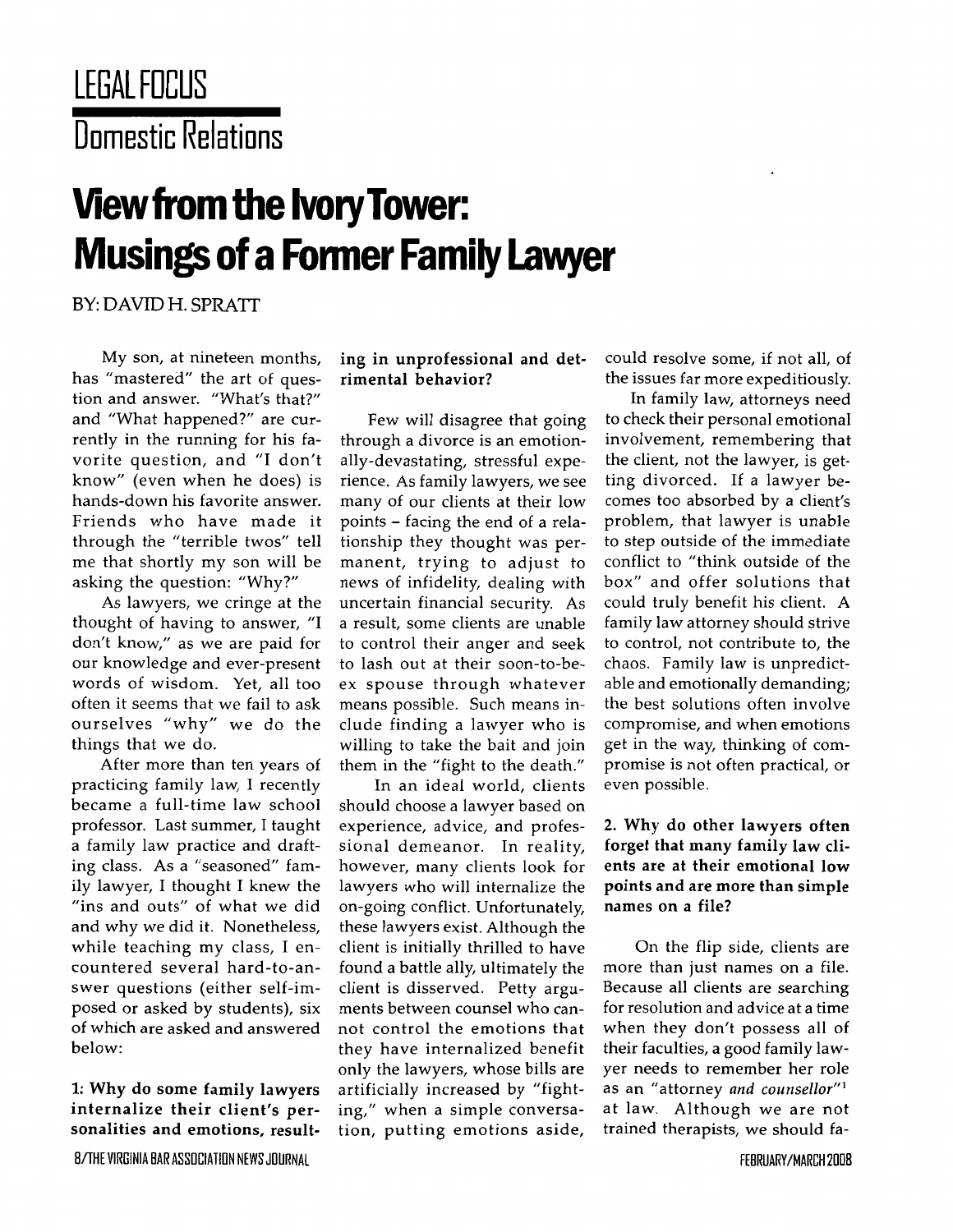miliarize ourselves with extra-legal resources that might benefit our clients - financial planners, family and individual therapists, parenting coaches, occupational advisors, etc. When applicable, clients should be told about these resources and encouraged to use them.

#### **3.** Why not be as selective when taking clients as when choosing a bottle of wine?

Rule 1.1 of the Virginia Rules of Professional Conduct provides that "[a] lawyer shall provide competent representation to a client. Competent representation requires the legal knowledge, skill, thoroughness and preparation necessary for the representation."

Even if you have the experience and skill needed to take a family law case, you do not have to take every client who walks



## **ABOUT THE AUTHOR**

Professor David H. Spratt is a legal rhetoric instructor at Washington School of Law. He received a B.A. degree in Government and Psychology from The College of William and Mary and graduated summa cum laude from The American University, Washington College of Law. Prior to teaching legal rhetoric, Professor Spratt taught legal writing and research at the George Washington University School of Law, legal analysis and writing at Concord School of Law, and legal methods at the Washington College of Law. Previously, Professor Spratt has was a founding partner of Schwartz & Spratt, PLC, an associate at the Law Office of Betty A. Thompson, Ltd., and at The Lewis Law Firm, in Washington, D.C.

through the door. One "bad" client takes up a lot of time and energy, resulting in repeated telephone calls and e-mails, possible ethical and malpractice claims, and unpaid bills. Sniff out the following warning sign behaviors and red flags early in the process, before a *potential client* becomes a client:

a) Balking at a charge for an initial consultation.

b) Asking multiple questions by e-mail or telephone before the consultation.

c) Interviewing or retaining a series of lawyers.

d) An outstanding balance with a previous lawyer.

e) Evasive or untruthful behavior during the initial consultation.

f). Expressing a desire to have their spouse's head on a tarnished silver platter.

If a bottle of wine does not live up to expectation, it is easy to return the bottle after sniffing the cork. Terminating a difficult client once a retainer agreement has been signed, however, can involve motions and hearings and is not always possible.

4. Why do some family lawyers **put language in letters to** opposing **counsel that they would chastise their clients for using in an e-mail to a spouse?**

I am confident that every fam-

ily lawyer has memories of an insulting letter that she has either written or received. Although we cannot readily control being the recipient of such letters, hopefully the memory of being the sender is a vague recollection of the one time you "let it slip," rather than a commonplace behavior.

Some lawyers (often those that have internalized the conflict between the parties) find it "effective" to engage in puffery and bullying in letters between counsel. Such techniques are arguably useful when employed sparingly but incredibly ineffective when used routinely. Think back on your career. Recall the letters you wrote to or received from opposing counsel that contained insults, exclamation points, abrasive rhetorical questions, frequent underlining and constant imperative sentences. Did these letters lead to better and more immediate results for your client?

Sure, being a zealous advocate sometimes requires strong language and assertive writing; often, however, a velvet hammer rather than a jackhammer is more effective. Sentence structure and presentation can often make the same point in a more professional and less inflammatory manner.

For example, the sentence, "Your client failed to answer her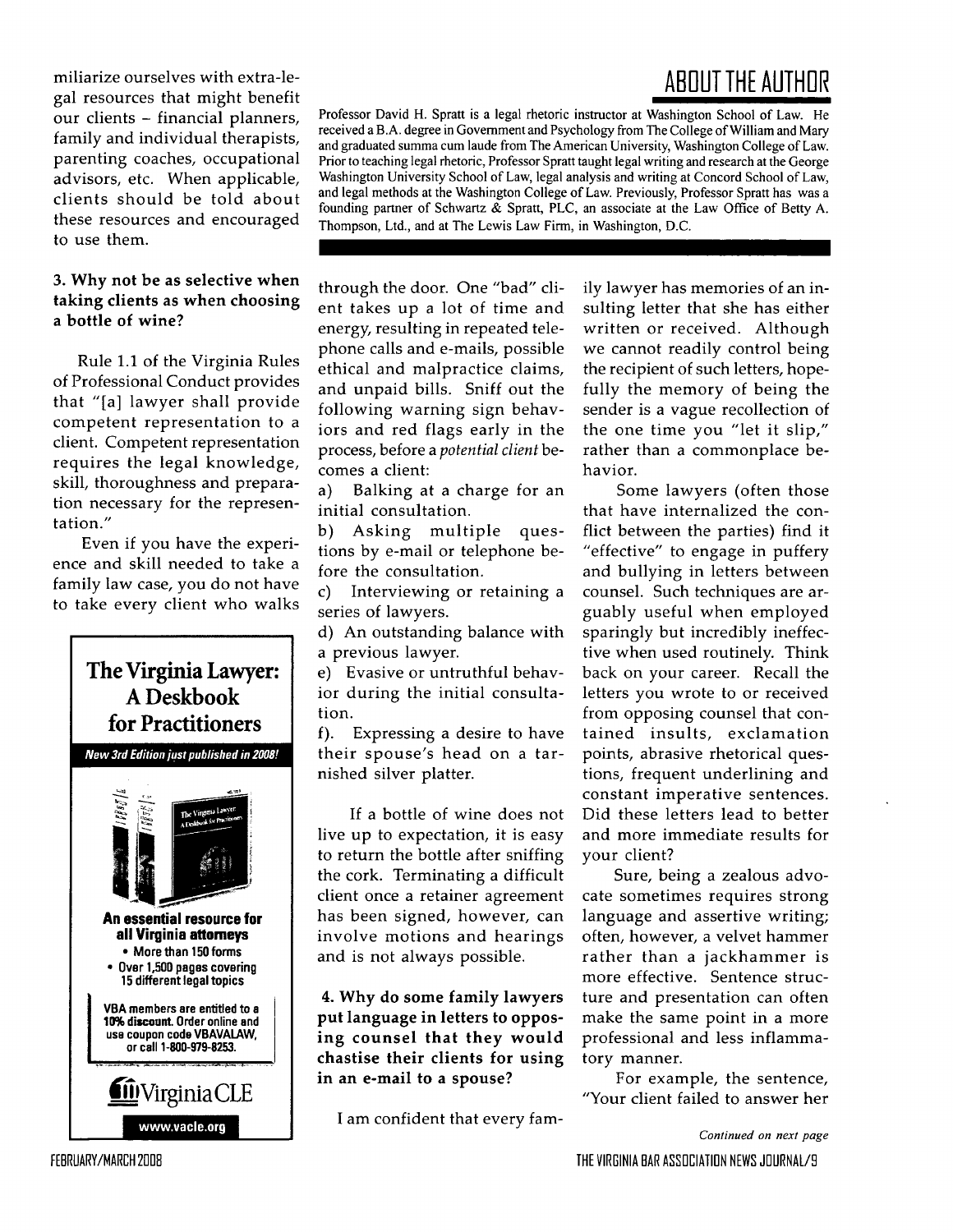#### *Continued* from *previous page*

discovery responses" can be softened by hiding the direct blame: "The discovery deadline has passed, and we have not received your client's answers." Instead of "Give me the bank statements," consider: "Can you please forward your client's bank statements?"

I used to tell my clients to be careful with putting anything in writing, lest the document end up on the front page of *The Washington Post.* The same warning should be given to lawyers. Do you really want to see the one time that you "let it slip" as Exhibit A in a hearing before your local judge?

#### **5.** Why do some lawyers represent that they have made a good faith effort to settle a case when **nothing could** be **further from the truth?**

Rule 4:15 **(b)** of the Virginia Supreme Court rules provides:

"Counsel of record shall make a reasonable effort to confer before giving notice of a motion to resolve the subject of the motion and to determine a mutually agreeable hearing date and time. The notice shall be accompanied by a certification that the movant has in good faith conferred or attempted to confer with other affected parties in an effort to resolve the dispute without court action."

Abide by this rule, and don't say that you did when you didn't. Enough said. Plain and simple: do unto others as you would have them do unto you (or as required by the Rules of the Virginia Supreme Court).

#### 6. **Why** do some lawyers play games with discovery?

I learned how to draft and respond to discovery requests from my mentor, Betty Thompson. In a nutshell, her paraphrased advice: ask carefully and specifically for what you want, and answer only what is asked of you. I am eternally grateful for her instruction.

It is unprofessional and arguably unethical to deliberately be evasive, intentionally "misinter-



The VBA Law Practice Management Division has established an agreement with the American Bar Association to sell ABA books to all members of the VBA/LPMD - that is all members of The Virginia Bar Association at a 20 percent *discount.*

You can go to **www.vba.org,** click on a link to the Book Program, peruse a list of books, and print out an order form to send to the VBA office with your payment.

**NOTE:** ALL books published by the ABA - not just one listed on the VBA website - are available with the 20 percent discount. You must, however, plac our order through the VBA office to receive the discount

pret" a question or give it a strained reading; however, if the opposing party's counsel did not draft effective discovery, that is not your issue to correct – you need not do the other party's job (just make sure you are not being cutesy by going too far with your objections).

Discovery abuse is common, and not only in the family law bar. In an entertaining law review article, Professor Charles Yablon discussed a federal securities case from the Southern District of New York, where the judge, in ruling on a motion to quash the deposition notice of a class representative, wrote<sup>2</sup>:

Although we have before us two highly competent law firms, there is, in this vast expanse of paper, no indication that any lawyer (or even moderately competent paralegal) ever looked at the interrogatories or at the answers. It is, on the contrary, obvious that they have all been produced by some word-processing machine's memory of prior litigation. **...**

Accordingly, the Court, on its own motion, strikes both the interrogatories and the purported answers. To the extent that they may have already been filed, we direct the Clerk to return them to the respective parties. The parties are, furthermore, ordered to never refer to them again in this litigation.3

In his article, Professor Yablon postulates that the best way to improve the litigation process and reduce discovery